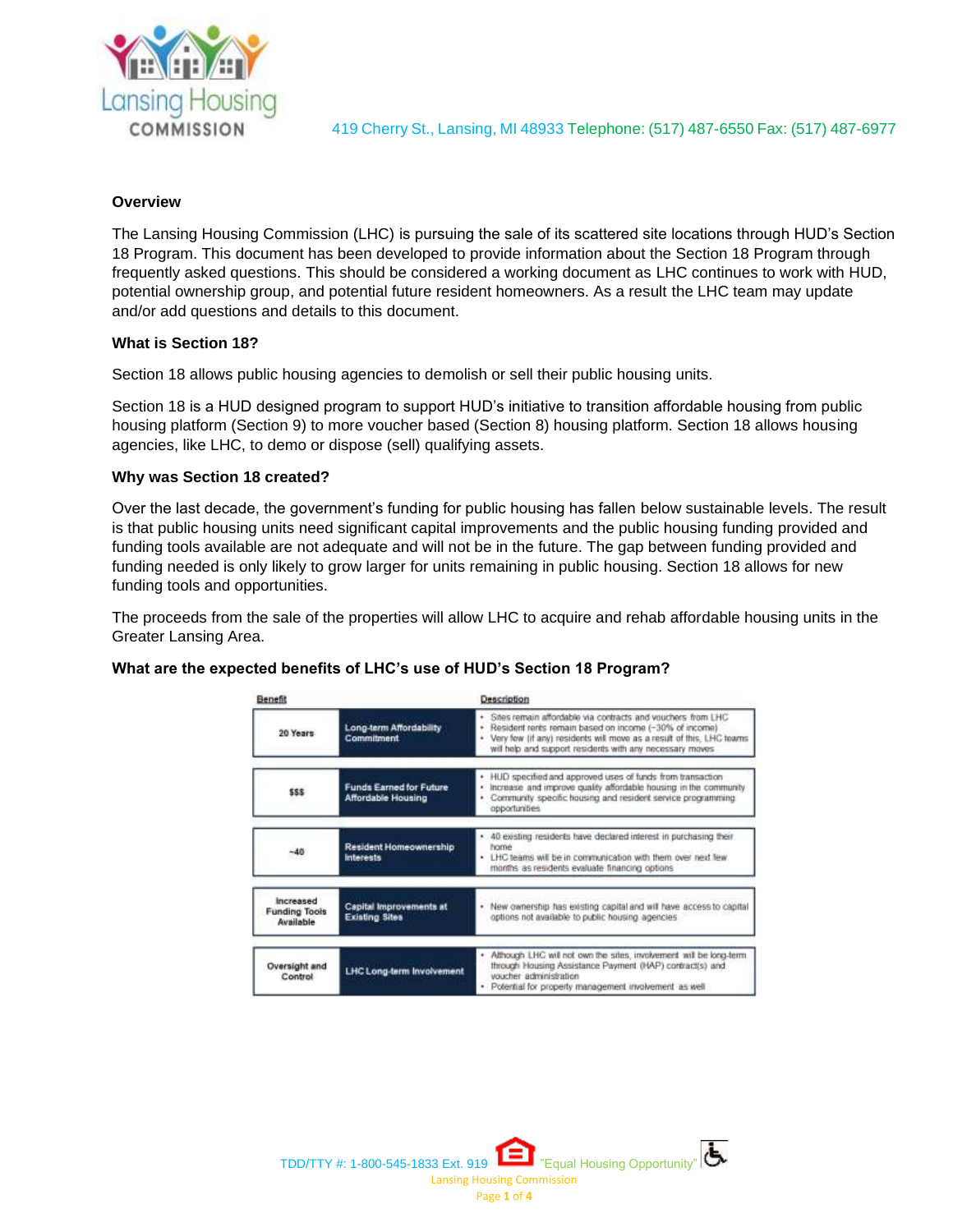

# **How is HUD involved in the Section 18 Program?**

LHC has been working with HUD teams over the past couple years on RAD and Section 18 Programs. HUD is responsible for approving the Section 18 sale of the scattered sites.

LHC will submit a very detailed application to HUD. HUD will review and provide feedback accordingly. The application includes significant amount of detail about the sites, sale price information, and overall program.

## **What will happen to houses following the sale?**

At this point there are primarily 2 end results for the home.

- 1. Sold to a new ownership group with a project-based voucher (PBV) and commitment to keep the houses affordable for at least the next 20 years.
- 2. Sold to existing or other qualifying resident as new homeowners for their use and purpose. There will not be a PBV or any other subsidy tied to the unit. This will become like any other individually owned home in the city.

#### **Will residents have to move?**

No. Residents in good standing and qualifying will not have to move, these are mainly the same requirements for the public housing program today. Residents are encouraged to contact LHC scattered site staff to confirm standing. The LHC team will work with residents to improve standing (as needed and possible) prior to sale of the scattered sites.

## **What is a Project-Based Voucher (PBV)?**

A PBV means that vouchers (subsidy from HUD) are attached to specific units. The voucher stays with the unit for at least the next 20 years. In the event a resident moves out, the voucher stays with the unit it does not move with the resident like other housing choice vouchers. As LHC does at other sites today, it will administer the PBV program through a HAP contract with the new ownership group.

#### **Will the sale of the scattered sites affect housing assistance?**

Under Section 18 and the sale of the scattered sites, your current public housing lease will end and your new lease with a new owner will begin using a PBV.

#### **Will resident rents go up?**

Rent will remain the same unless household income has changed.

Resident rents will continue to be based on 30% of income, as it is today under public housing. Therefore, unless residents have had a change in income or household size, rents should not change. If a resident has experienced a change in income or household size, rent will be updated accordingly, similarly to how it would be done today in public housing.

Residents who were previously paying a flat rent as a public housing resident may experience a rent increase because Section 8 rents are income-based.

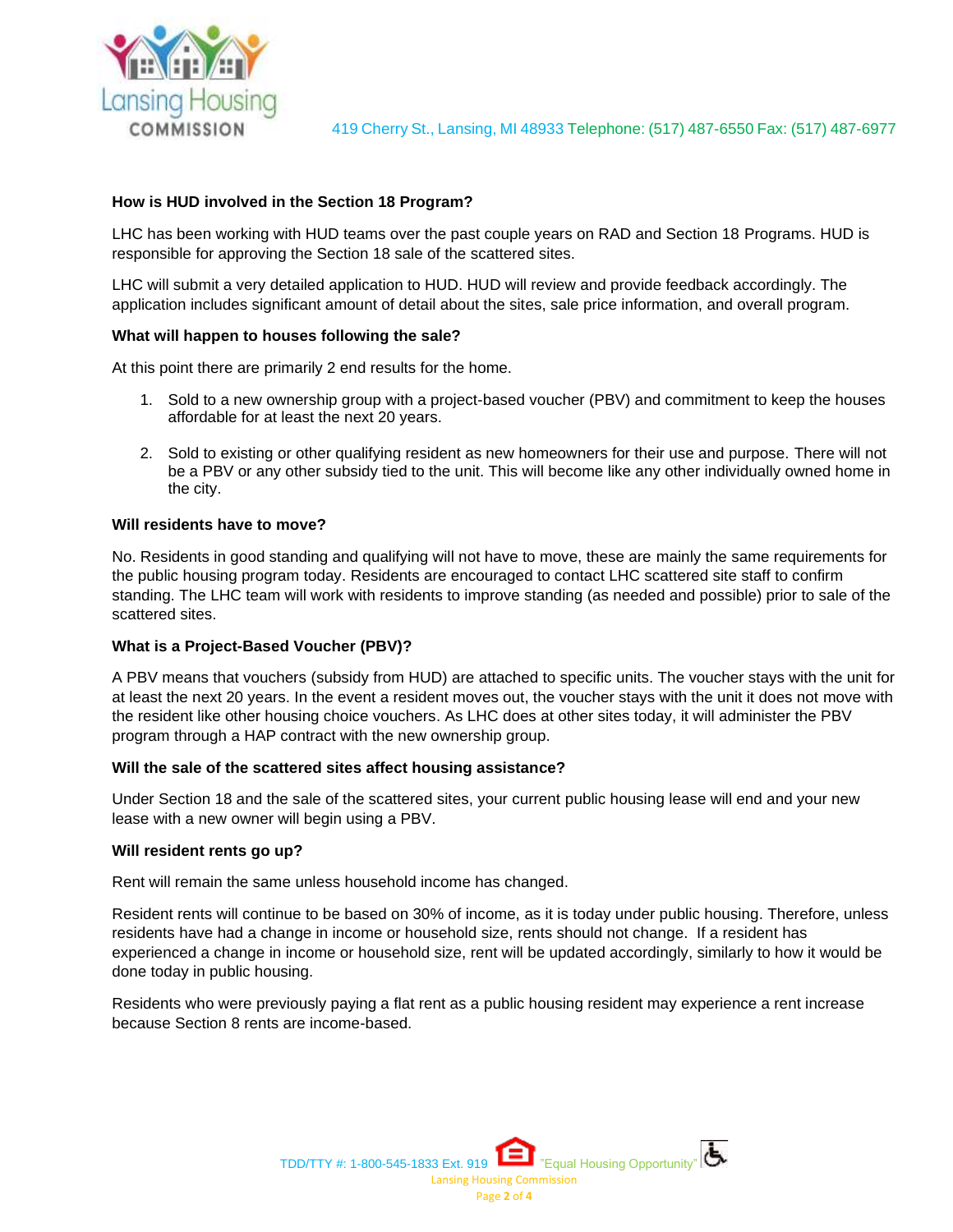

## **Can residents request a Section 8 voucher to move somewhere else?**

Following 12 months in the PBV program residents may submit a request in writing that they wish to receive a Section 8 Voucher. A Section 8 voucher would travel with the resident, the PBV will still stay with the existing unit. Once a Section 8 voucher becomes available, the resident will be rescreened for eligibility to receive one. Eligibility for a Section 8 Voucher is determined on current standing, residents may not owe any rent, have unpaid charges, or be under eviction status.

If residents are interested in a Section 8 voucher prior to the 12-month period in the PBV unit, they can apply when waitlists are open throughout the year.

# **When is the Section 18 process expected to complete?**

LHC will continue to work with HUD and the prospective buyers over the next few months. The Section 18 process is expected to be complete in Fall 2022.

## **I am a resident, what do I need to do now?**

As a resident if you are interested in purchasing your home you should have submitted your intent to purchase your home to LHC. You now have until July 1<sup>st</sup> to work with financial institutions and local agencies to get prequalified. Below is a list of resident responsibilities for the homeownership option:

## **Homeownership - Resident Responsibilities**

Work with agencies and/or financial institutions for homeownership programs and financing to purchase. Potential agencies to contact include:

- Capital Area Housing Partnership (CAHP)
- Habitat for Humanity
- Michigan State Housing Development Authority (MSHDA)
- Residents are encouraged to explore other agencies that may have homeownership programs

Provide a letter from an agency and/or financial institution by Friday July 1st stating you are pre-qualified to purchase a home. Pre-qualification letter should be scanned and emailed to karenc@lanshc.org or mailed to/dropped off at 405 Cherry Street Lansing, MI 48933.

## **PBV - Resident Responsibilities**

As a resident if you are not interested in purchasing your home and you plan to stay in your existing home with the PBV you should be looking for communications and meeting notices from LHC.

Continue to monitor communications from LHC and attend informational meetings.

Receive and complete any additional paperwork requests from LHC in a timely fashion. LHC will initiate this process, so there isn't much for residents to do under this option until:

- New packets will be required prior to or at the same time of the transaction closing
- LHC will send these requests out around the time of close late summer / early fall
- There will not be a new screening

Under both scenarios residents are encouraged to contact LHC with questions and/or concerns. The LHC team is here to help throughout the process.